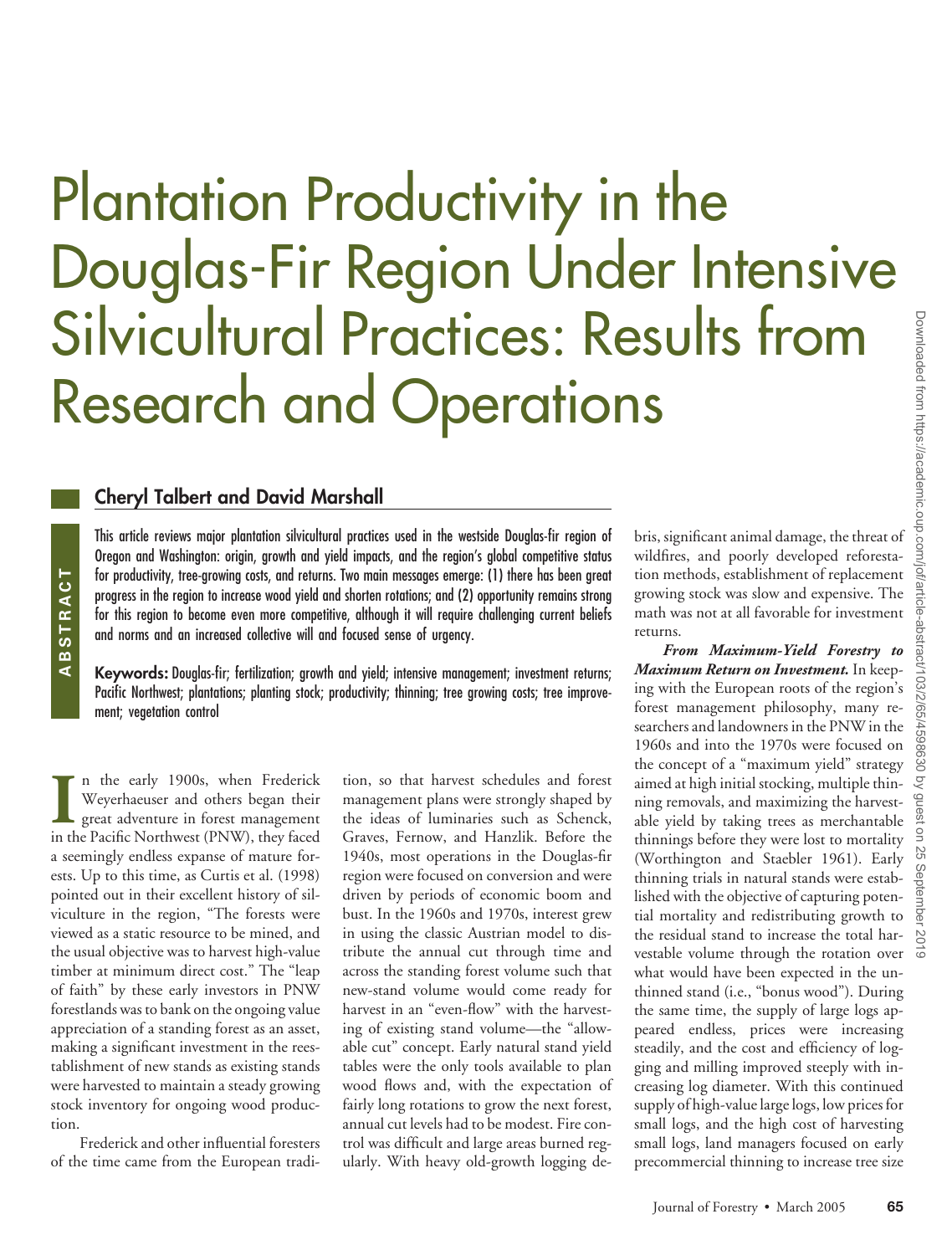in dense naturally regenerated stands (Reukema 1975) and commercial thinning was limited.

By the mid-1960s, economists like Duerr and Fedkiw, drawing on Faustmann's work in the 1850s, began to inspire sweeping changes in forest management philosophy among industrial landowners in the region, introducing financial investment and financial maturity concepts to forest management thinking. Managers began to shift from thinking of the timber resource as a wood supply for mills to thinking of the forest as a financial investment in and of itself, with annual stumpage sales providing the revenues needed to produce acceptable returns on the long-term cash flows required to produce that stumpage. This generated a dramatic incentive and focus through the 1960s and 1970s to increase establishment success and assess growth and yield, and caused organizations to commit themselves to achieving plantation harvest ages in the 40s on good sites.

The availability of Douglas-fir site curves (King 1966) led the way for the development of modern growth-and-yield models of managed natural stands, providing managers with encouraging yield estimates that fed a sense of optimism about the potential productivity of stands in the region. We can thank this convergence of events for the heavy investment in growthand-yield research, much of which was done through regional cooperatives like the Regional Forest Nutrition Research Program (RFNRP), the Cooperative Levels-of-Growing Stock (LOGS) Studies, Stand Management Cooperative (SMC), Coordinated Research on Alternative Forestry Treatments & Systems in Vegetation Management (CRAFTS), Vegetation Management Research Cooperative (VMRC), Northwest Tree Improvement Cooperative (NWTIC), and the Pacific Northwest Tree Improvement Research Cooperative (PNWTIRC), beginning in the late 1960s. The SMC has surveyed its members in the Douglas-fir region about their management practices periodically since 1986, quantifying many of the resulting changes in management practices; highlights of the 2000 survey (Briggs and Trobaugh 2001) are used in this article. Curtis et al. (1998) describe many of the silvicultural practices used in the Douglas-fir region and their origins in much more detail.

# **Trends in Plantation Establishment**

*The Decline of Large-Scale Scarification and Burning.* Old-growth harvesting prevalent through the 1960s and 1970s in the PNW was associated with heavy logging debris, disturbed soils, and heavy woody brush competition following planting. Under these conditions, machine scarification and broadcast burning were essential for successful stand establishment. As logging has moved to younger second-growth stands and as harvesting equipment and methods have improved, soil disturbance and slash accumulation from logging have decreased dramatically. Good stocking can now be achieved in many stands with little or no piling or moving of slash; recognition of this, in combination with pressures to reduce early costs, have led to decline in scarification and piling [down to 12–18% in 2001, according to Briggs and Trobaugh (2001)]. The acres still being treated likely reflect heavy roadside and landing slash accumulations and fire risk management, as well as the incremental benefits of scarification for woody competition and rodent control. Broadcast burning has largely disappeared due to increasingly restrictive air quality regulations. Some studies have shown survival and early growth benefits from mechanical site preparation (Valentine 1975, McNabb et al. 1993, Beese and Sandford 1994, Piatek at al. 2003), attributed to woody brush control in the absence of chemical site preparation or release treatments in most cases, and in some cases to more rapid soil warming and improved seedling root growth. Some of the same authors also comment, however, that soil disturbance and litter removal, increased invasion of exotic weeds, and more extreme moisture and temperature fluxes after scarification can, under some circumstances and on some site types, do more harm than good.

*The Evolution of Planting Stock.* In the early decades of the 20th century, natural and aerial seeding led to patchy and unpredictable reforestation. Nursery investments in the 1960s and 1970s fostered widespread planting of  $2+0$  bareroot and some small plugs by the mid-1970s. Still, seedlings were relatively small with sparse roots, root disease and cold damage were common, vegetative competition and animal browse took a heavy toll, so survival was often poor (50 – 60%). Research soon began to demonstrate significant survival and

growth advantages for larger caliper stock with more abundant and fibrous roots (Hartwell and Johnson 1983, Long and Carrier 1991, Newton et al. 1993), particularly in the presence of heavy brush and browse competition. Three-year-old  $2+1$  stock was a solution for the heaviest browse and brush situations, but these were expensive to produce and to plant. Plug-transplant and  $1+1$ technology developed rapidly in the 1980s, with more consistent large caliper, a fibrous "moppy" root, and better survival than the  $2+0$  without the added costs of the  $2+1$ ; as these stock types came into broader use, use of the  $2+0$  and small plug began to decline quickly. Seedling conditioning and protection, lift timing, handling methods, and infrastructure were significantly refined through the 1980s and 1990s; key aspects were reported by several authors at a Target Seedling conference in 1990 (Rose et al. 1990). By the 1980s, initial survival was typically above 80%.

Demand for seedlings with ever-larger caliper and root mass increased steadily through the 1990s, fueled by increasing animal browse pressure and statutory "greenup" requirements introduced into Oregon and Washington forest practice codes in the early 1990s. These rules specify that the harvest of any stand must be deferred until approximately half of the trees in adjoining openings have reached 4 ft in height or five growing seasons, whichever comes first. As many landowners near a regulated forest condition (have little timber over rotation age), the green-up requirement can affect harvest considerably, increasing incentive to get stands started quickly. Studies were initiated on early growth of seedlings grown at reduced nursery-bed densities (OSU NTC 2001) and with combinations of very large transplant seedlings (8- to 10-mm caliper) with intensive vegetation control and seedling fertilization (Rose et al. 2000). Largecontainer outplant stock (typically container sizes including Styro15 and larger) has also come into increasing use since the late 1990s, particularly on more xeric sites in Oregon. Seedlings in large containers appear to grow roots more rapidly after planting and suffer little planting shock; this gives them a real advantage in survival and early site-capture over bareroot stock, particularly on more xeric or difficult planting sites (Rose and Haase (in press), Kosderka (in press)).

Reflecting these trends, respondents to the SMC survey (Briggs and Trobaugh  $2001$ ) reported a decline in use of  $2+0$  stock Downloaded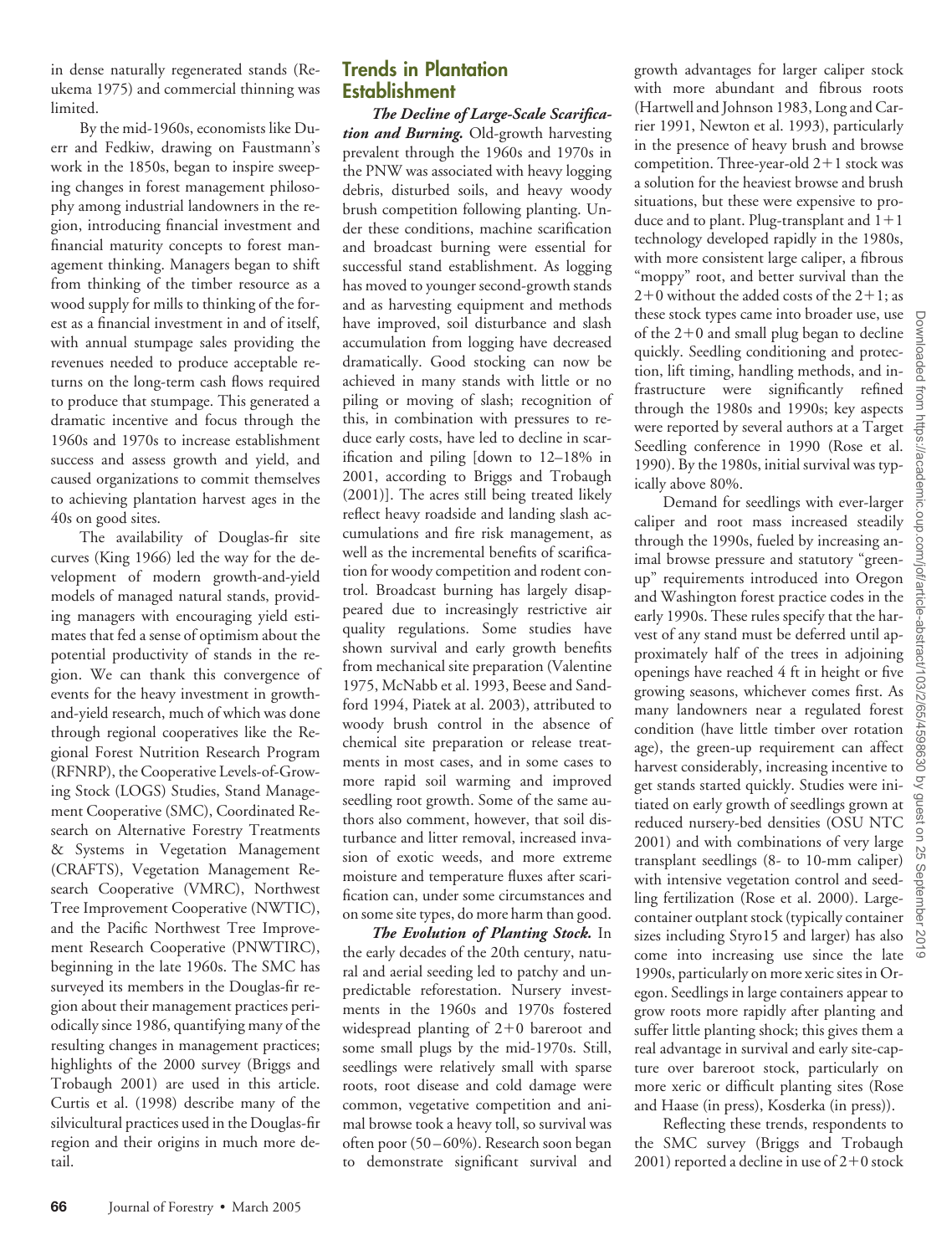from more than 30% in 1991 to 5% by 2001, while  $1+1$  and  $P+1$  seedling use increased significantly (from 10 to 25% in the  $1+1$  and from 45 to more than 60% in the  $P+1$ ), and these have become the dominant planting stock. Use of large-container stock increased over the same period, from essentially 0% through the mid-1990s to 15% of the Douglas-fir and 75% of the hemlock planted by the survey respondents in 2001.

Measured survival and early growth benefits from larger caliper and root mass were very large in the studies mentioned above for  $2+0$  stock in the presence of heavy brush and browse, and percentage increases in early growth were large in the more recent studies of larger bareroot and large-plug stock. It is very important to note, however, that the absolute magnitude of the benefit of larger-caliper and large-plug stock compared with conventional  $1+1$  and  $P+1$  in the presence of good vegetation and browse control amount to no more than a year of acceleration, and the long-term benefits remain a matter of speculation. A year can be very important in a situation where adjacent harvests are constrained by green-up requirements, but otherwise the long-term differences may not be large enough to justify the added cost.

*Implementation of Genetic Improvement.* Large-scale plus-tree selection and orchard establishment efforts began in the PNW in the 1960s. Divergent approaches were taken in the two largest initiatives. The Industrial Forestry Association program organized many small geographic breeding zones, initiated selection of parent trees along roadsides, undertook some testing, and often established seedling seed orchards (Silen and Wheat 1979, Johnson 2000). The large Weyerhaeuser program (Stonecypher et al. 1996) was modeled after earlier southern pine programs, with fewer but larger zones, intensive plus-tree screening and selection, very intensive testing, and grafted seed orchards. Breeding and testing advanced, with some programs moving into their second generation by the early to mid-1990s. First-generation improved seed is now broadly available, although some orchards remain untested and report fairly low or uncertain gains. In addition, many orchards are located where substantial pollen from unimproved neighboring stands could potentially dilute the gain delivered to the orchard seed, although the amount of actual dilution or gain impact is not reported. Some second-generation orchards are now

producing seed, and the most advanced programs are looking toward a third generation. Long-term studies and landowner experience indicate that improved seedlots are generally broadly adapted and show little genotype-by-environment interaction, supporting use of the best materials across a wider geographic range (Ying 1990, Stonecypher et al. 1996). Still, with the exception of a few organizations and breeding zones, the genetic worth of seed being used across the region remains fairly low, particularly when compared with advanced-generation control-pollinated and clonal varieties being deployed in other regions of the world, and actions to bring such technologies to the PNW are patchy.

*Rapid Advancement in Vegetation Control with Herbicides.* In the early 1960s, promotion of intensive chemical vegetation control in the region began, and many studies have shown compelling and consistent survival and growth results following herbicide application (Brodie and Walstad 1987). The early focus was on releasing stands from overtopping woody brush, but herbaceous weed control became prevalent as studies and local trials showed a large benefit of this treatment as well (Peterson and Newton 1985). Treatment of both components doubled young-tree stem volume in multiple studies, accelerating growth of stands by 2 years or more over untreated stands. Studies and experience also bolstered an increasing emphasis on herbaceous control treatments before planting as part of site preparation.

Studies also demonstrated the incremental benefit of multiple years of repeated vegetation control, particularly beginning in the first year (Preest 1977, Newton and Preest 1988*).* The height growth benefit in these studies lasted at least 5 years, and the diameter growth benefits even longer, through age 10 and beyond. In fact, the diameter and basal-area benefit appears to increase through this time, amounting to 15– 20% final yield benefit (up to 50% or more if heavy woody competition would otherwise occur). This pattern has also been reported in other species and growing areas.

Preemergent herbicide treatments, attractive because they enabled foresters to use more effective chemicals and dosages without concern about damaging planted seedlings, began to take over from dormant and spring sprays in the mid-1990s. The SMC survey (Briggs and Trobaugh 2001) shows a steep increase in the percent of harvested acres receiving chemical site preparation,

from 20% in 1991 to over 65% in 2001, with the percentage of that treatment in preemergent sprays increasing from less than 5% to over 90%. First- and second-year herbaceous release treatments also increased during the period; correspondingly, acres receiving hardwood control treatments declines steeply (in part because effective chemical site preparation can control hardwood invasion).

*The Evolution of Planting Density Targets.* Early plantations tended to be planted at close spacings (Curtis et al. 1998), in keeping with high-yield objectives and in anticipation of poor seedling survival. By the early 1980s, however, as organizations developed the models and computing power to calculate the relative financial returns of different treatments, and as changes in logging methods and sawmill technology began to reduce the perceived future value advantage of larger diameter logs, initial spacing trended quickly toward  $10 \times 10$  ft and even wider. Seedling survival had greatly improved by this time, reducing the need to plant at high densities. By the 1990s, most organizations in the PNW had dropped back to levels close to a nominal  $10 \times 10$ -ft spacing (435 trees per acre), the average planting density target reported in the SMC survey (Briggs and Trobaugh 2001) for most species. Some landowners had even rationalized dropping to initial planting spacings of  $11 \times 11$  ft, or even lower (360 trees per acre or less) in Douglas-fir stands, assuming that the combination of intensive site preparation, control of competing vegetation, and high-quality large planting stock would provide the consistent high survival and early rapid growth needed to meet their stocking targets with less initial cost. By the turn of the millennium, with the increasing demand for and value of smaller logs, declining expected premiums for large logs, and changes in logging and milling practices adapted to smaller logs, some organizations had begun planting at higher densities, again anticipating greater opportunities for future commercial thinnings. Concerns over future log quality and competitiveness, particularly for a species like Douglas-fir that is marketed primarily for its strength, have likely also helped to maintain planting densities higher than they might otherwise have been.

# **Trends in Culture of Young Stands**

*Changing Attitudes Toward Precommercial and Commercial Thinning.* Di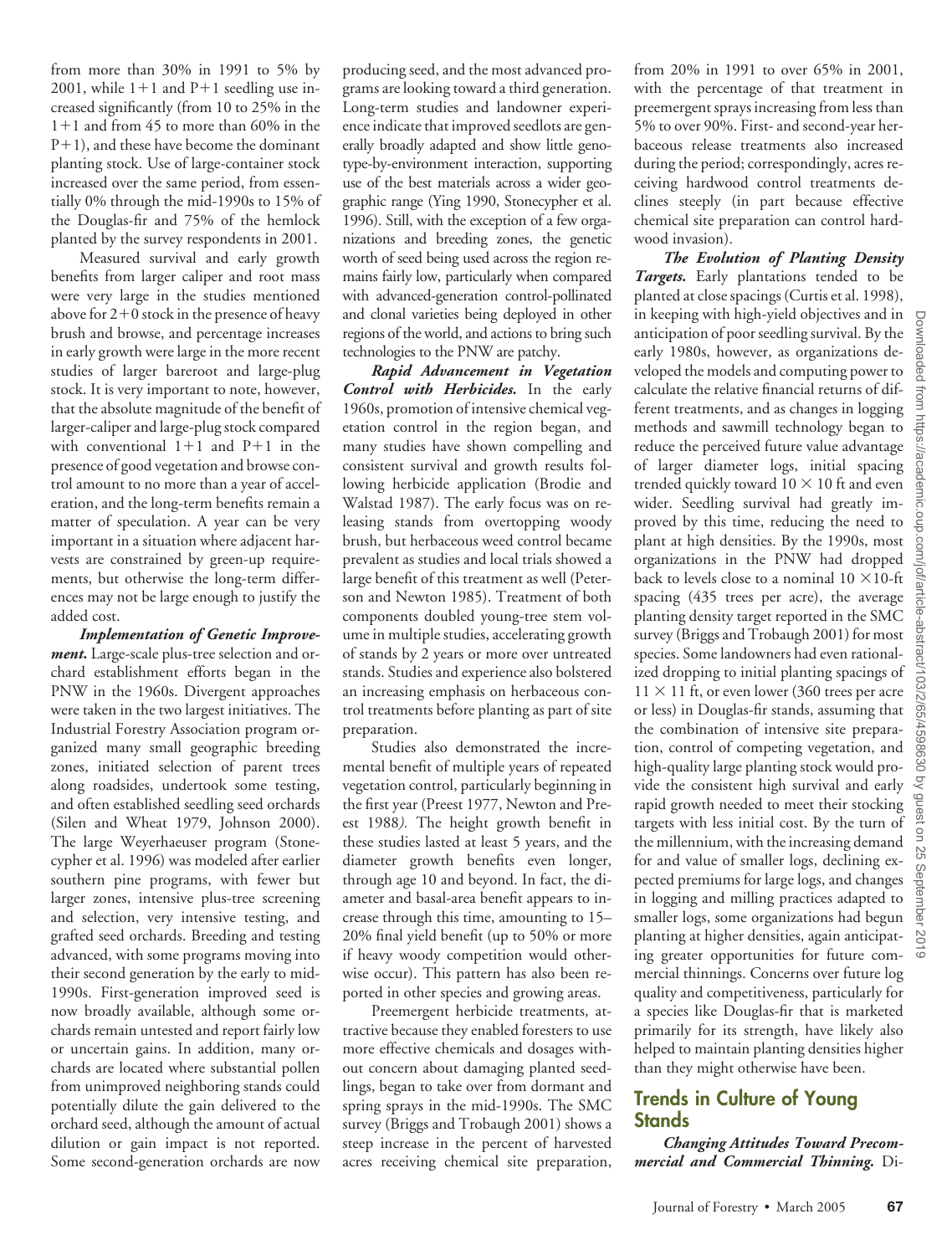rect seeding and high early planting densities through the 1960s and 1970s, coupled with heavy ingrowth, led to a high frequency of heavily stocked stands and an associated high frequency of stocking control or "precommercial" thinning (PCT) to control mortality risk and improve tree size. In keeping with the maximum yield philosophy, much of the stocking control during this period was done at a fairly young age, but with the reduction in large log supply and milling capacity and the subsequent development of small log markets in the 1990s, stocking control began to be delayed to later ages in favor of early commercial thinning when feasible. PCT reached a peak at 40-60% of acres treated in the early 1990s, principally in Douglas-fir and western hemlock stands, followed by a steady decline to a forecast steady-state level of approximately 20% of stands (Briggs and Trobaugh 2001). The overall value impact of PCT depends on the landowner's view of the positive impacts it will have on postthin stem diameter and value growth and opportunity for species upgrade, against cost and likely negative impacts on final harvest volume. In general, a favorable overall value impact from PCT can be expected only when the stand is heavily overstocked so that the likelihood of future growth reductions and delayed merchantability is high. Like PCT, commercial thinning (CT)

reduces competition faced by future crop trees so that they will sustain greater diameter growth. Unlike PCT, CT also generates cash flow. The principles of commercial thinning rest on a large body of experience and research and were well-known in Europe long before the PNW began to contemplate its application (Curtis et al. 1998). It was widely understood that thinning would promote greater diameter growth in the residual stand and larger trees at final harvest, and it was also believed that CT could increase total volume production by enabling harvest of volume that would otherwise be lost to mortality; however, the volume benefit depended on execution of frequent lightthinning entries.

As long-term growth-and-yield studies in even-aged, well-stocked Douglas-fir stands, such as the LOGS (Cooperative Levels-of-Growing-Stock) studies, begin to mature, the data have not supported early expectations of "bonus" volume from thinned stands compared with unthinned (Curtis and Marshall 1997), and practitioners have found it difficult to practice the necessary frequency of low-intensity thinning economically. In practice, thinnings that are late or heavy can actually reduce harvest volume considerably, which may or may not be offset by the revenue from the thinnings and the larger, thinned logs in the final harvest. The "rub" comes when trees are thinned that would have survived to be crop trees at final harvest, to make the thinning more profitable and foster greater subsequent diameter growth. Stands of relatively "tolerant" species, such as Douglas-fir, can carry 300 or more stems per acre of merchantable diameter to final harvest at 40-50 years, while many thinning operations reduce stands well below 200 stems per acre. Because costs are higher and log values lower in typical thinnings, total stand value often favors taking merchantable volume in the final harvest, rather than in a thinning, even given the cost of waiting until final harvest. The declining supply of large logs and advances in harvesting and milling technology have reduced the cost and value advantages for larger logs, further reducing the incentive for commercial thinning as a means of increasing diameter. So, although CT is intuitively appealing as a treatment to accelerate production of larger logs—and many landowners will continue to value CT as a way to capture mid-rotation cash from their investment or to achieve other objectives—CT is unlikely to be the powerful tool for maximizing total rotation value in PNW Douglas-fir and western hemlock stands that it is in loblolly and radiata pine.

*Urea Fertilization—High Promise but High Uncertainty.* The first small-scale operational use of urea fertilization on Douglas-fir began in the 1960s. Replicated trials of urea fertilization were initiated in the late 1960s, and a large cooperative effort called the Regional Forest Nutrition Research Project (RFNRP) was launched soon after, the results of which were described by Peterson (1984). He reported that urea application of 200-400 lbs N per acre increased incremental stem volume growth  $20-70$  ft<sup>3</sup> per acre annually across site types (an average of 168 ft<sup>3</sup> per acre 6 years after treatment), with the greatest response on poorer sites. The greatest response occurred within the first 4 years after treatment, but was renewed by retreatment. The 200- and 400-lbs N per acre dosages (440 and 880 lbs/ac urea) did not differ significantly in response.

Overlaying all results of the RFNRP studies is the variable level of response, even between stands of the same nominal site in-

dex. The studies were designed to determine regional response, not to test for differences within a site, or even to match to specific site or stand conditions. Investigators are still trying, as yet unsuccessfully, to fully explain this variability. As a result, different organizations have drawn different conclusions about the magnitude of N-fertilization benefit and the financial merits of this treatment. The SMC survey (Briggs and Trobaugh 2001) shows the number of acres fertilized with urea increasing from essentially zero in the early 1990s to over 100% of planted acres treated per year by the late 1990s (likely representing 30 –50% of stands treated two or three times), as more and more organizations got comfortable with the financial justification and developed the infrastructure to get more acres done. Still, constraints on annual capital spending, coupled with variability of response and steep recent increases in urea cost, have likely limited the extent of fertilization in many organizations. Among the SMC survey (Briggs and Trobaugh 2001) respondents, the percent of acres to be fertilized is forecast to decline in the next halfdecade to about half of its 2000 level, perhaps reflecting recent concerns about the impacts of heavy N fertilization on Swiss Needle Cast and soil nutrient balance in the Oregon Coast Range.

## **Competitive Position of Tree Growing in the PNW**

Detailed statistics on growth rates, costs, and rate of return for PNW Douglasfir compared with other tree-growing regions of the world were taken from two multiclient survey reports (Neilson et al. 2001, Neilson and Manners 2003). The survey information was taken from a sample of landowners thought to be representative of each region, but was not intended to describe any particular owner. By and large, the survey describes harvest volumes and growth of stands being harvested today, which in our region represent a high component of second- or third-growth natural stands and early, less-intensive plantations.

*Growth and Yield.* The mean annual increment (MAI) reported by Neilson et al. (2001) and Neilson and Manners (2003) for Douglas-fir-managed stands being harvested today in the PNW is low relative to other major conifer tree-growing regions of the world—slightly over  $13 \text{ m}^3$  per hectare (190  $\text{ft}^3$  per acre) per year, compared with  $18-20$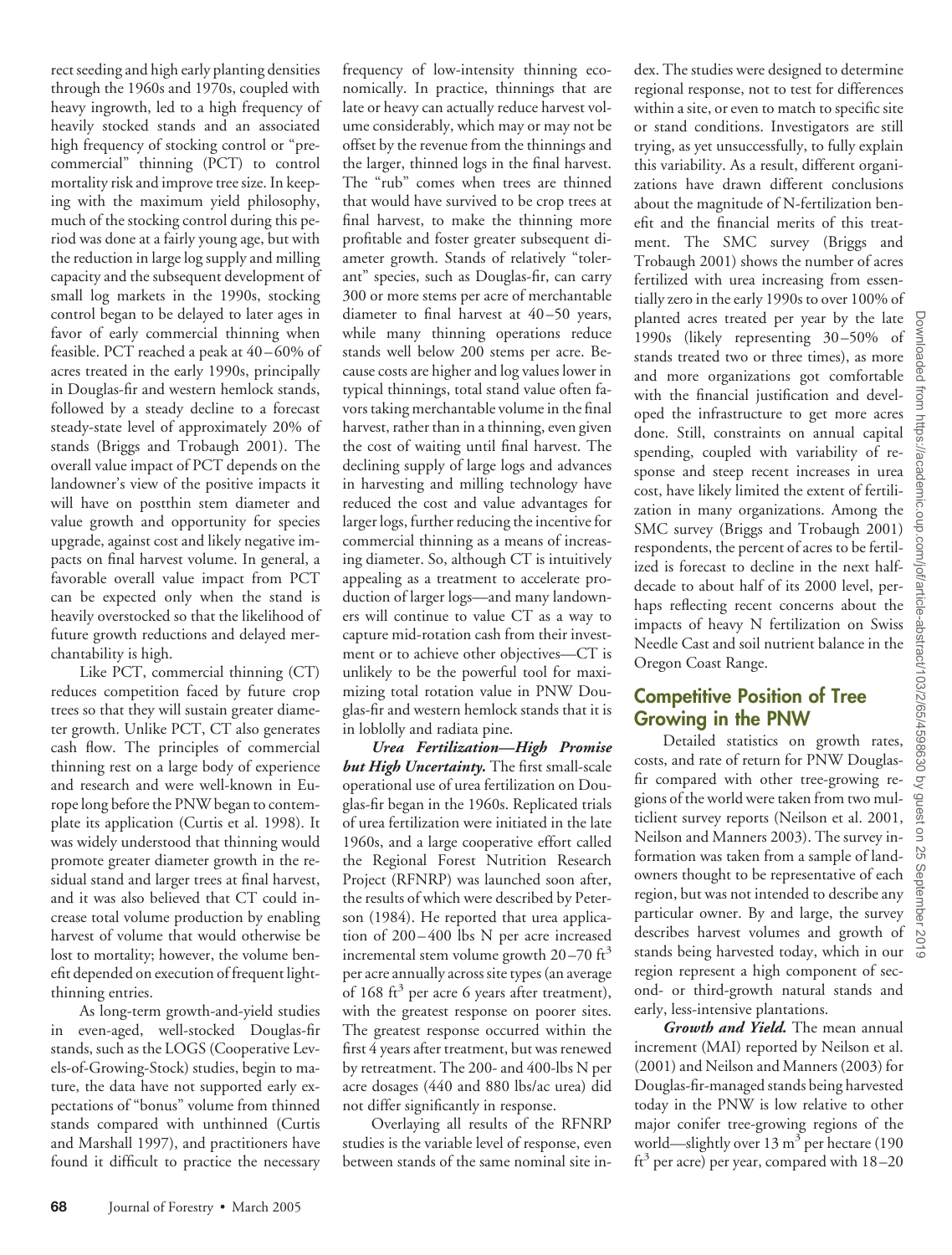$m<sup>3</sup>$  per hectare (250–290 ft<sup>3</sup> per acre) per year for Douglas-fir in Argentina and New Zealand or for pines in New Zealand and South Africa. This likely reflects the significant component of older naturally regenerated stands and early plantations currently being harvested in the PNW, which are often poorly stocked or heavily overstocked and may have a high hardwood component, uncontrolled seed source, or limited vegetation control. In the PNW, key intensive treatments—advanced generation genetics, multi-year vegetation control, and regular fertilization— have been broadly implemented only recently so growth benefits from such treatments have not yet been realized in harvests. The terrain also is very steep and road access is limited in many areas, which make some intensive management treatments impossible, or at least very difficult and costly. Finally, past heavy PCT and CT in some areas of the PNW likely have contributed to reduced MAI reflected in current harvests.

What can we expect from intensively managed Douglas-fir plantations being established in our region today with modern management practices? Based on the treatment responses indicated earlier in this article, it is reasonable to expect  $17-22$  m<sup>3</sup> per hectare  $(240-310 \text{ ft}^3 \text{ per acre})$  per year) for well-stocked, unthinned Douglas-fir stands in our region, planted with genetically improved stock, intensive control of competing vegetation, and multiple urea fertilizations. Fenced progeny (genetic test) sites across the region provide examples of stands growing at this rate through their mid-20s.

In addition, many opportunities for incremental improvement remain: advanced generation genetics, steadily improving vegetation control efficacy and planting stock survival, and more consistent responses from fertilizer applications. Still, the intensively managed plantations being planted today in the PNW are growing at rates on par with intensively managed conifer plantations being harvested today in other regions of the world, where the competition has continued to move ahead. Douglas-fir and pine plantations being planted now in parts of the world are expected to grow at 25–30 m<sup>3</sup> per hectare  $(350-430 \text{ ft}^3 \text{ per})$ acre) per year, and these global competitors continue to press for more improvement.

*Silviculture Cost.* In addition to the growth-rate disadvantage, spending per acre and per cubic foot of wood volume for intensive silviculture in the PNW are high relative to other major tree-growing regions. Neilson et al. (2001) and Neilson and Manners (2003) report well over two times greater spending in the PNW than in geographies like New Zealand, Argentina, and the southern United States, even for the same species. By and large, this incremental cost reflects higher labor costs, more difficult topography and regulatory constraints, as well as more demanding seedling size and early care requirements for survival, growth, and regulatory "green-up" in our principal species. In addition in some regions, including parts of Europe, South America, and Canada, establishment costs are either heavily subsidized or can be expensed in the year incurred.

*Rate of Return.* According to the Neilson et al. (2001) and Neilson and Manners (2003) reports, the combined impacts of slower early growth and longer rotations in the PNW generate an overall tree-growing return from currently harvested stands (with land costs) on the order of 5%, compared to returns of about 9.5% for eucalyptus in Brazil or subsidized Douglas-fir in Argentina and 7.8% for radiata pine in New Zealand. However, in weighing overall risk and future improvement potential, the authors continue to emphasize the strengths of the United States Douglas-fir region for its ability to produce high wood volumes from premium species in a stable political and economic system. Still, they strongly caution land managers in the region, however, that growing costs and rotation ages must decrease and productivity must increase in order for the region to be globally competitive and attract tree-growing investment dollars in the long-term.

## **Prospects and Imperatives for the Future**

The PNW as a region clearly "has what it takes" to be a globally competitive treegrowing region: highly productive sites, species with very favorable properties and strong global market demand, strong university and other research institutions, knowledgeable professionals, and a strong tradition of excellence in forest management. And it is clear that we need to be globally competitive, so that investment dollars will continue to flow into managed forests, keeping productive Cascade lowlands in forests, rather than converting forestland to other, higher-returning uses; it also means a continuing vigorous regional industry and

local and regional wood products markets in the long-term.

In the PNW Douglas-fir region, we face three key imperatives to be more competitive in the long run:

1. Significantly increase value and/or substantially shorten the rotation length required to produce competitive yields and a competitive log mix in stands being managed for timber.

• Key approaches applied by other regions, and available but not yet fully captured in the PNW, are advanced genetics, intensive multi-year vegetation control and aggressive management of stand nutrition and stocking, with greater focus of investment dollars overall on sites with the potential for accelerated merchantability.

2. Significantly reduce the cost required to produce a unit of merchantable volume.

• Accelerated volume growth in itself will reduce carrying costs. Competing regions around the world have also developed methods to achieve plantation success with very low-cost planting stock, with equipment and practices that enhance productivity and minimize labor costs, and with better and better targeting of expensive treatments (precision forestry).

3. Continue to earn and maintain the public's trust and "license to operate."

• The PNW has achieved some notable successes in this arena but they have also come at the cost of significant land out of production and other land managed at less than optimum density. An increasing collective commitment and sense of urgency across our region for successful, globally competitive intensive forest management is essential, including recommitment of public resources to research and education on sustainable intensive management methods coupled with creative, cooperative, stable solutions to protecting wildlife, fish, soil, and water quality that weigh the profitability of managed forests as part of the goal.

We don't have the luxury of time for reflection or hesitation. The other horses have left the gate and are already running fast. *The key competition is not from others within the Douglas-fir region.* We have a shared stake in maintaining the health of the